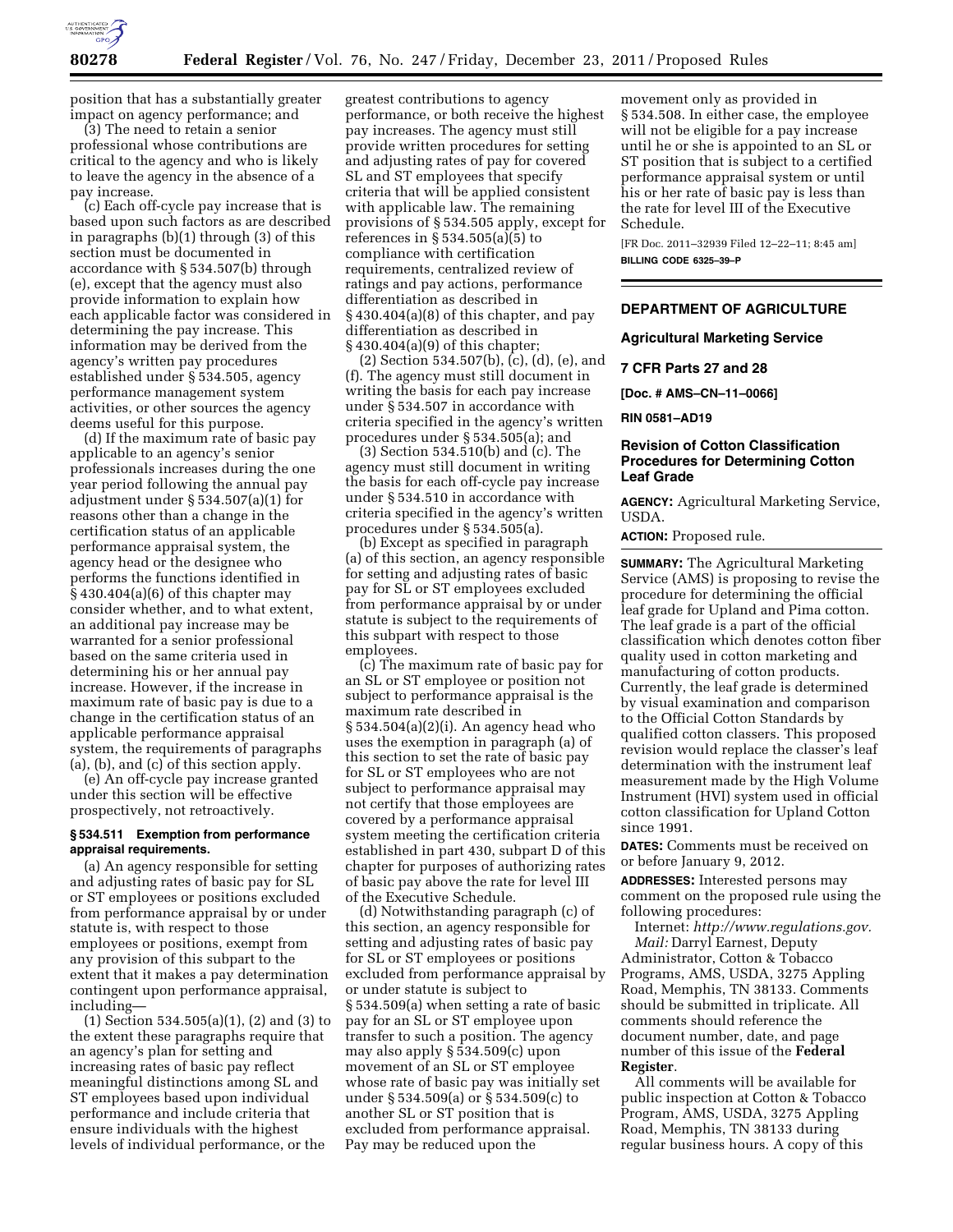notice may be found at: *www.ams.usda.gov/cotton/ rulemaking.htm.* 

# **FOR FURTHER INFORMATION CONTACT:**

Darryl Earnest, Deputy Administrator, Cotton & Tobacco Programs, AMS, USDA, 3275 Appling Road, Memphis, TN 38133. Telephone (901) 384–3060, facsimile (901) 384–3021, or email *darryl.earnest@ams.usda.gov.* 

**SUPPLEMENTARY INFORMATION:** This proposed rule has been determined to be not significant for purposes of Executive Order 12866, and, therefore, has not been reviewed by the Office of Management and Budget (OMB).

# **Executive Order 12988**

This proposed rule has been reviewed under Executive Order 12988, Civil Justice Reform. It is not intended to have retroactive effect. There are no administrative procedures which must be exhausted prior to any judicial challenge to the provisions of this rule.

#### **Regulatory Flexibility Act**

Pursuant to requirements set forth in the Regulatory Flexibility Act (RFA) (5 U.S.C. 601–612), AMS has considered the economic impact of this action on small entities and has determined that its implementation will not have a significant economic impact on a substantial number of small entities.

The purpose of the RFA is to fit regulatory actions to the scale of businesses subject to such actions so that small businesses will not be disproportionately burdened. There are an estimated 25,000 cotton growers, merchants, and textile manufacturers in the U.S. who voluntarily use the AMS cotton classing services annually under the United States Cotton Standards Act of 1923, as amended (7 U.S.C. 51–65), the Cotton Statistics and Estimates Act of 1927 (7 U.S.C. 471–476), and the U.S. Cotton Futures Act, [7 U.S.C. 15b, 7 U.S.C. 4736, 7 U.S.C. 1622(g)]. The majority of these cotton growers are small businesses under the criteria established by the Small Business Administration (13 CFR 121.201). The change in procedures will not significantly affect small businesses as defined in the RFA because:

(1) Classification will continue to be based upon the Official Standards for Upland Cotton Color Grade established and maintained by the Department;

(2) The HVI measurement has been a part of the official classification record since 1991. Implementation of the revision for all cotton classification will not affect competition in the marketplace or adversely impact on cotton classification fees; and

(3) The use of cotton classification services is voluntary. For the 2010 crop, 17.6 million bales were produced by growers, and virtually all of them were voluntarily submitted for USDA classification. Futures classification services provided for merchants during the same period totaled approximately 680 thousand bales.

## **Paperwork Reduction Act**

In compliance with Office of Management and Budget (OMB) regulations (5 CFR part 1320) which implement the Paperwork Reduction Act (PRA) (44 U.S.C. 3501–3520) the information collection requirements contained in the regulation to be amended is currently approved under OMB control number 0581–0008, Cotton Classing, Testing and Standards.

#### **Background**

AMS Cotton and Tobacco Programs propose to revise the procedures for providing cotton leaf grade classification services as authorized by the United States Cotton Standards Act of 1923, as amended, the Cotton Statistics and Estimates Act of 1927, and the U.S. Cotton Futures Act. While measurements for other quality factors are performed by precise HVIs, manual determinations for leaf grade and extraneous matter are currently part of the official USDA cotton classification. Accurate assignment of leaf grade is of economic importance to all participants along the cotton supply chain since leaf content is all waste and there is a cost factor associated with its removal. Furthermore, since small leaf particles cannot always be removed, these particles detract from the quality and, therefore, the value of the finished product.

AMS has instruments with the ability to optically identify, with a high level of confidence, the number of leaf particles (Particle Count) and to measure the surface area covered by non-lint particles (Area). AMS then applies mathematical algorithms to correlate Particle Count and Area data to Universal Leaf Grade Standards. A pilot project was conducted by AMS during 2009 and 2010 cotton classing seasons to evaluate the accuracy of the proposed instrument leaf grade determination process. Results showed that the HVI determines Official leaf grades more accurately than cotton classers. The Cotton and Tobacco Programs propose to introduce instrument leaf grading into the cotton classification process. This proposed change would improve the repeatability, consistency and accuracy of leaf grade classification data provided to the cotton industry, while

potentially improving operational efficiency.

For the reasons set forth above, this proposed rule would amend the sections in Part 28— Cotton Classing, Testing, and Standards, Subpart A— Regulations Under the United States Cotton Standards Act, which establishes the procedures for determining official cotton classification based on the Official Cotton Grade Standards. Since cotton classification services under the United States Cotton Futures Act must conform to the requirements of the Cotton Standards Act, this proposed rule would also amend the sections in Part 27—Cotton Classification Under Cotton Futures Legislation which establish the procedures for determining cotton classification for cotton submitted for futures certification.

In § 27.2 (n), the definition of the term ''classification'' would be revised to reflect the changes in procedures made under Part 28.

Also under part 27, § 27.31 would be revised to reflect the deletion of the requirement for cotton classers to manually determine leaf grade. The revised section would reflect the changes made in procedures for determination of cotton quality in accordance with the official standards.

In part 28, § 28.8 would be revised to reflect the change in cotton classification procedures which replaces classer visual examinations to determine leaf grade with instrument leaf measurement by High Volume Instruments.

In addition, miscellaneous other changes are proposed to be made to parts 27 and 28 to better reflect current procedures in view of leaf determination change. For example, those determinations made by cotton classers or by authorized Cotton Program employees will be specified.

A 15-day comment period is provided to allow interested persons to respond to this proposed rule. The comment period has been limited to 15 days from the date of publication to allow the cotton industry to fully benefit from the increased accuracy and repeatability of cotton leaf grade data provided by instrument leaf grading during the current classing season.

### **List of Subjects**

#### *7 CFR Part 27*

Commodity futures, Cotton.

#### *7 CFR Part 28*

Administrative practice and procedure, Cotton.

For the reasons set forth in the preamble, 7 CFR parts 27 and 28 are proposed to be amended as follows: